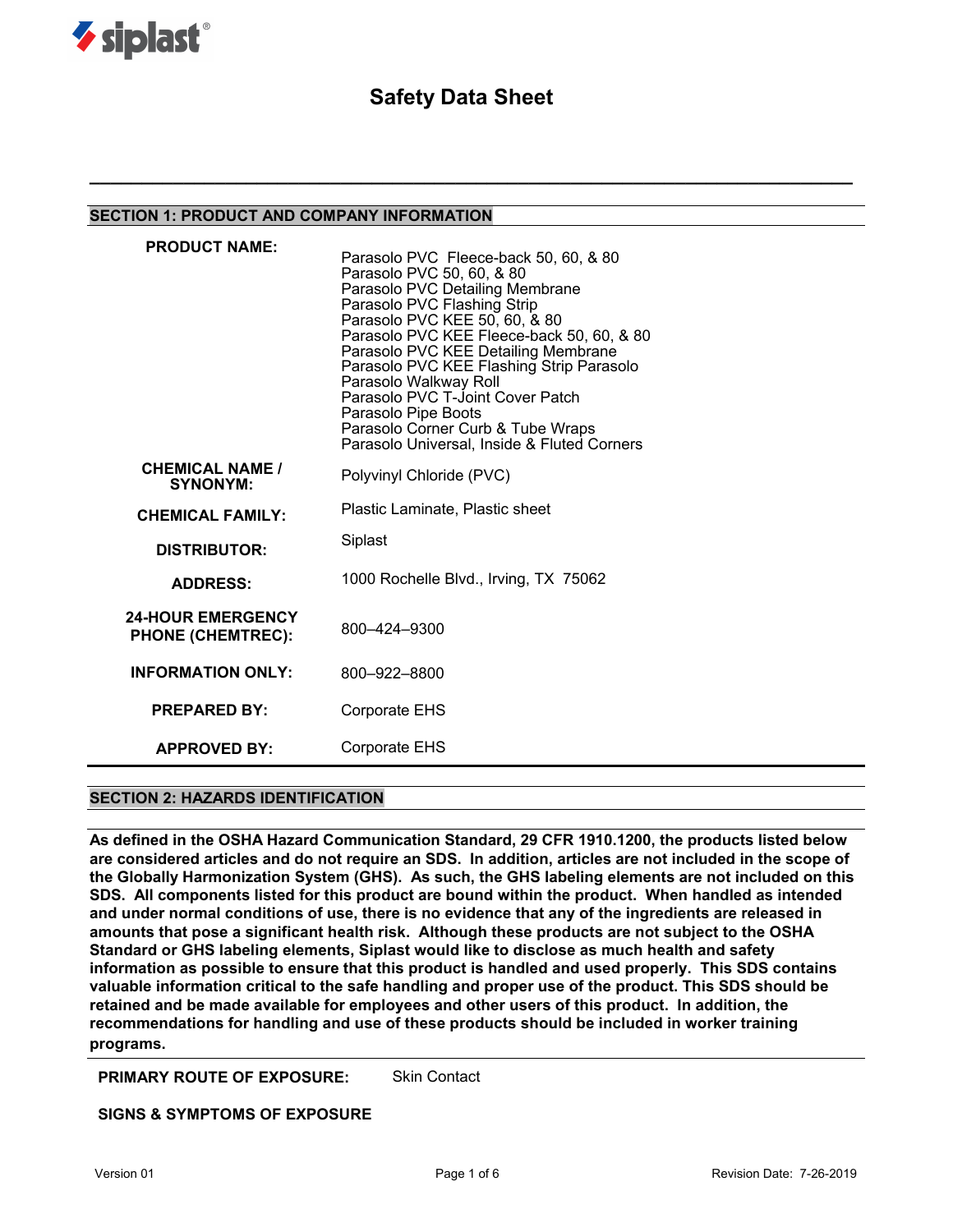| EYES:                          | Not Applicable                    |
|--------------------------------|-----------------------------------|
| SKIN:                          | May cause irritation to the skin. |
| <b>INGESTION:</b>              | Not Applicable                    |
| <b>INHALATION:</b>             | Not Applicable                    |
| <b>ACUTE HEALTH HAZARDS:</b>   | Not Applicable                    |
| <b>CHRONIC HEALTH HAZARDS:</b> | Not Applicable                    |
| <b>CARCINOGENICITY:</b>        | Not Applicable                    |

# **SECTION 3: COMPOSITION/INFORMATION ON INGREDIENTS**

|                        |           |           |                                                                                 | <b>OCCUPATIONAL EXPOSURE LIMITS</b> |                                                                                 |
|------------------------|-----------|-----------|---------------------------------------------------------------------------------|-------------------------------------|---------------------------------------------------------------------------------|
| <b>CHEMICAL NAME</b>   | CAS#      | % (BY WT) | <b>OSHA</b>                                                                     | <b>ACGIH</b>                        | <b>OTHER</b>                                                                    |
| <b>PVC Resin</b>       | 9002-86-2 | $30 - 60$ | <b>NE</b>                                                                       | NE.                                 | MAK: 1.4<br>mg/m3 Resp.                                                         |
| <b>Phthalate Ester</b> |           | $7 - 13$  | NE.                                                                             | NE.                                 | <b>NE</b>                                                                       |
| Calcium Carbonate      | 471-34-1  | $0 - 30$  | 15 mg/m3 total<br>dust, 5 mg/m3<br>respirable<br>fraction for<br>nuisance dusts | NE.                                 | 10 mg/m3 total<br>dust, 5 mg/m3<br>respirable<br>fraction for<br>nuisance dusts |

### **NE= Not Established**

## **SECTION 4: FIRST AID MEASURES**

### **FIRST AID PROCEDURES**

| EYES:                                                 | No known effect on eye contact, rinse with water for a few minutes.              |
|-------------------------------------------------------|----------------------------------------------------------------------------------|
| <b>SKIN:</b>                                          | No known effect on skin contact; rinse with water for a few minutes.             |
| <b>INHALATION:</b>                                    | Allow the victim to rest in a well ventilated area.                              |
| <b>INGESTION:</b>                                     | Do not ingest. Contact Poison control and seek medical attention<br>immediately. |
| <b>NOTES TO PHYSICIANS OR</b><br>FIRST AID PROVIDERS: | None                                                                             |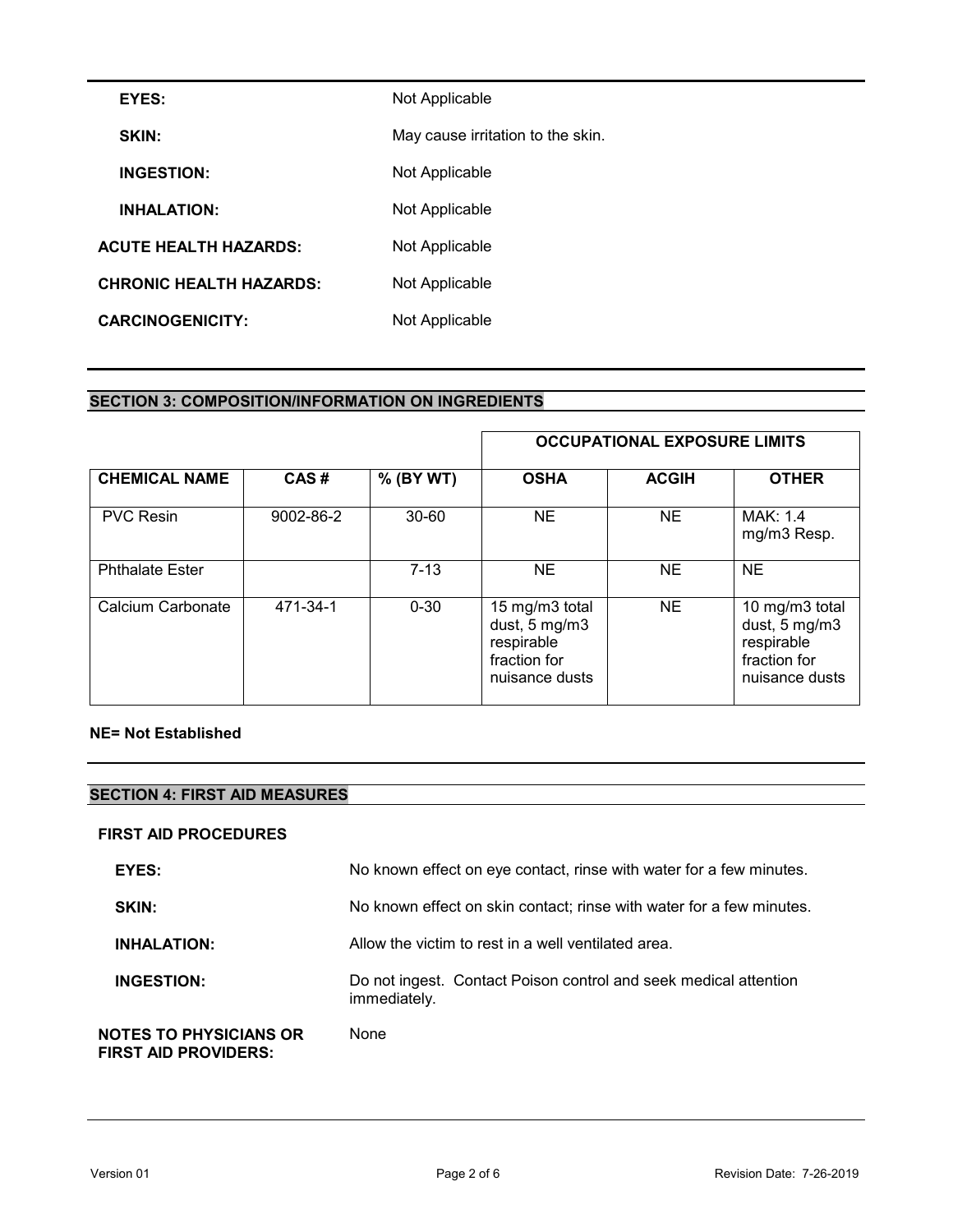## **SECTION 5: FIRE FIGHTING PROCEDURES**

| <b>SUITABLE EXTINGUISHING MEDIA:</b>                   | Dry chemical, carbon dioxide, water spray or foam                                                                                                                                                                                                                  |
|--------------------------------------------------------|--------------------------------------------------------------------------------------------------------------------------------------------------------------------------------------------------------------------------------------------------------------------|
| <b>HAZARDOUS COMBUSTION PRODUCTS:</b>                  | HCl gas, carbon monoxide, carbon dioxide. Hazardous<br>emissions may occur durin processing at elevated<br>temperatures.                                                                                                                                           |
| <b>RECOMMENDED FIRE FIGHTING</b><br><b>PROCEDURES:</b> | Small Fire: Use Dry Chemical, carbon dioxide, water spray or<br>foam.<br>Large Fire: Use water spray, fog or foam. DO NOT use water<br>jet. All fires produce toxic gases. Fire fighter should use self-<br>contained brathing apparatus and full protective gear. |
| UNUSUAL FIRE & EXPLOSION<br><b>HAZARDS:</b>            | Flammable when expoised to external ignition sources such as<br>shocks, heat, flames and sparks.                                                                                                                                                                   |

# **SECTION 6: ACCIDENTAL RELEASE MEASURES**

| <b>SECTION 7: HANDLING AND STORAGE</b> |                                                                                                                                                                                      |
|----------------------------------------|--------------------------------------------------------------------------------------------------------------------------------------------------------------------------------------|
| <b>HANDLING AND STORAGE:</b>           | Keep container dry. Keep container in a cool, well ventilated<br>area.                                                                                                               |
| <b>OTHER PRECAUTIONS:</b>              | Use process enclosures, local exhaust ventilation, or other<br>engineering controls to keep airborne levels below recommende<br>exposure limits. Keep away from sources of ignition. |

## **SECTION 8: EXPOSURE CONTROLS/PERSONAL PROTECTION**

| <b>ENGINEERING CONTROLS /</b><br><b>VENTILATION:</b> | This product is combustible. Use adequate ventilation when heat<br>welding this product.                                        |
|------------------------------------------------------|---------------------------------------------------------------------------------------------------------------------------------|
| <b>RESPIRATORY PROTECTION:</b>                       | A self contained breathing apparatus should be used to avoid<br>inhalation of the product when exposed to extreme temperatures. |
| <b>EYE PROTECTION:</b>                               | Use safety goggles when appropriate.                                                                                            |
| <b>SKIN PROTECTION:</b>                              | Use impervious gloves and clothing when appropriate.                                                                            |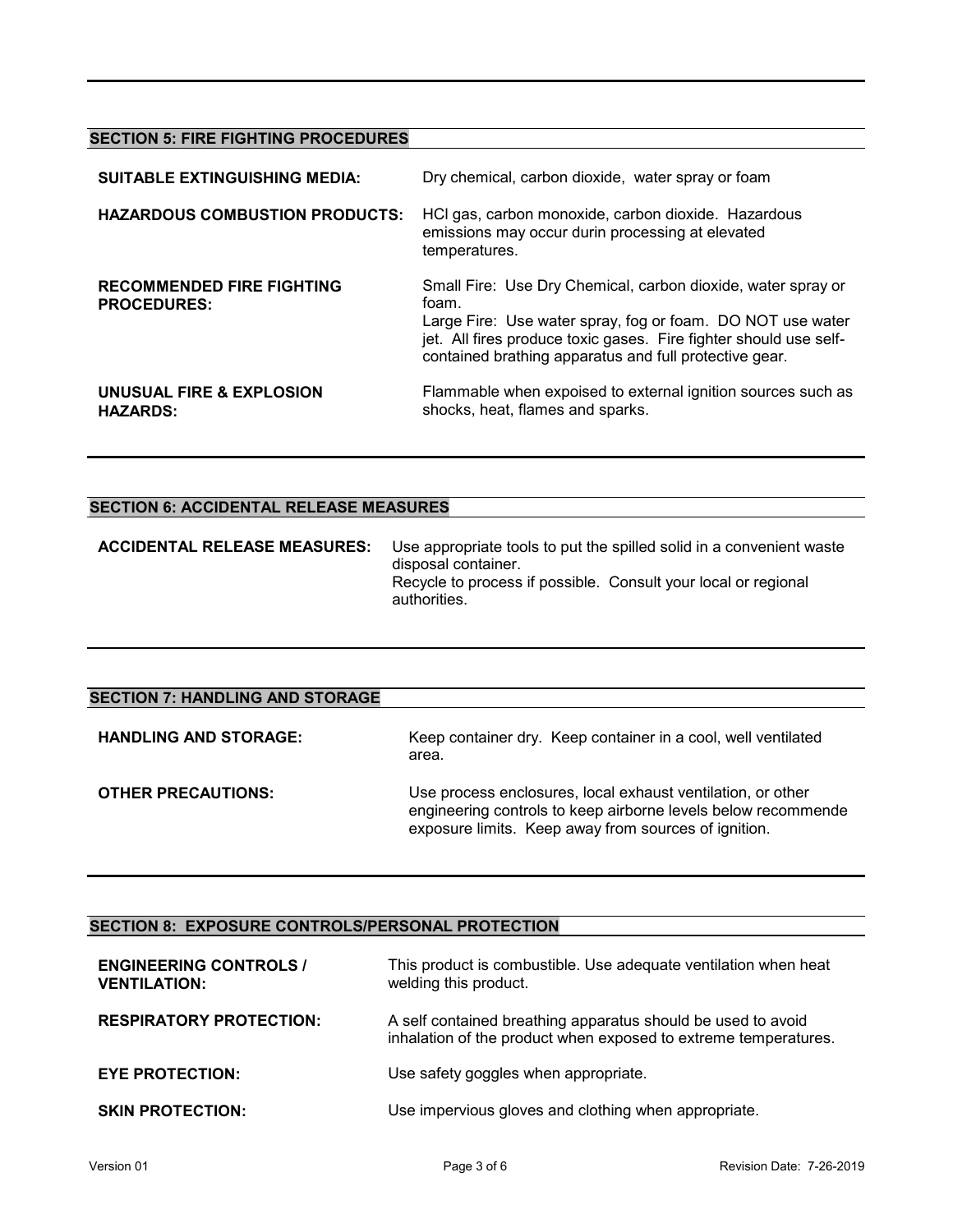| <b>OTHER PROTECTIVE EQUIPMENT:</b> | Boots, Full suit.                                                                 |
|------------------------------------|-----------------------------------------------------------------------------------|
| <b>WORK HYGIENIC PRACTICES:</b>    | Use proper protective equipment at all times and wash after<br>handling material. |
| <b>EXPOSURE GUIDELINES:</b>        | Not Applicable                                                                    |

# **SECTION 9: PHYSICAL AND CHEMICAL PROPERTIES**

| <b>APPEARANCE &amp; ODOR:</b>    | Solid plastic with characteristic odor |                                 |                     |
|----------------------------------|----------------------------------------|---------------------------------|---------------------|
| <b>FLASH POINT:</b>              | 301 °C (573.8 °F)                      | <b>LOWER EXPLOSIVE LIMIT:</b>   | No Data             |
| <b>METHOD USED:</b>              | Closed Cup                             | <b>UPPER EXPLOSIVE LIMIT:</b>   | No Data             |
| <b>EVAPORATION RATE:</b>         | No Data                                | <b>BOILING POINT:</b>           | 400 °F              |
| pH (undiluted product):          | No Data                                | <b>MELTING POINT:</b>           | $320$ °F            |
| <b>SOLUBILITY IN WATER:</b>      | Insoluble in water<br>(cold/hot)       | <b>SPECIFIC GRAVITY:</b>        | 1.35 (Water = $1$ ) |
| <b>VAPOR DENSITY:</b>            | No Data                                | <b>PERCENT VOLATILE:</b>        | No Data             |
| <b>VAPOR PRESSURE:</b>           | No Data                                | <b>MOLECULAR WEIGHT:</b>        | No Data             |
| <b>VOC WITH WATER (LBS/GAL):</b> | No Data                                | <b>WITHOUT WATER (LBS/GAL):</b> | No Data             |

# **SECTION 10: STABILITY AND REACTIVITY**

| <b>THERMAL STABILITY:</b>                                 | STABLE X                                     | UNSTABLE |
|-----------------------------------------------------------|----------------------------------------------|----------|
| <b>CONDITIONS TO AVOID (STABILITY):</b>                   | Hazardous decomposition occurs above 400 °F. |          |
| <b>INCOMPATIBILITY (MATERIAL TO</b><br>AVOID):            | Not Applicable                               |          |
| <b>HAZARDOUS DECOMPOSITION OR BY-</b><br><b>PRODUCTS:</b> | HCI gas is evolved.                          |          |
| <b>HAZARDOUS POLYMERIZATION:</b>                          | Will not occur.                              |          |

#### **\_\_\_\_\_\_\_\_\_\_\_\_\_\_\_\_\_\_\_\_\_\_\_\_\_\_\_\_\_\_\_\_\_\_\_\_\_\_\_\_\_\_\_\_\_\_\_\_\_\_\_\_\_\_\_\_\_\_\_\_\_\_\_\_\_\_\_\_\_\_\_\_\_\_\_\_\_\_\_\_\_\_\_\_\_\_\_\_\_\_ SECTION 11: TOXICOLOGICAL INFORMATION**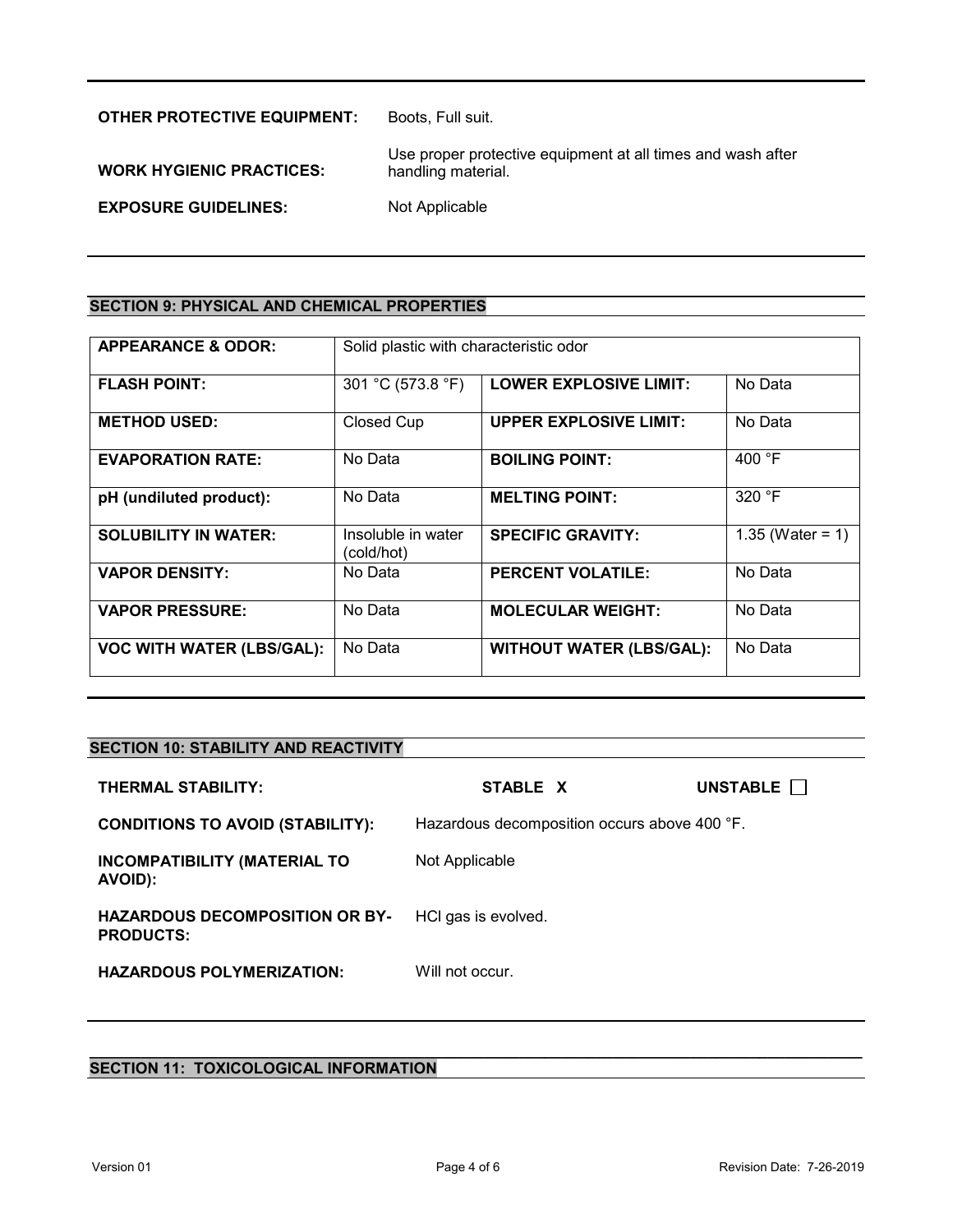**TOXICOLOGICAL INFORMATION:** No information available.

## **SECTION 12: ECOLOGICAL INFORMATION**

**ECOLOGICAL INFORMATION:** No information available.

## **SECTION 13: DISPOSAL CONSIDERATIONS**

| <b>WASTE DISPOSAL METHOD:</b> | This product, as supplied, is not regulated as a hazardous waste by the<br>U.S. Environmental Protection Agency (EPA) under Resource<br>Conservation and Recovery Act (RCRA) regulations. Comply with state<br>and local regulations for disposal. |
|-------------------------------|----------------------------------------------------------------------------------------------------------------------------------------------------------------------------------------------------------------------------------------------------|
| <b>RCRA HAZARD CLASS:</b>     | None                                                                                                                                                                                                                                               |

**\_\_\_\_\_\_\_\_\_\_\_\_\_\_\_\_\_\_\_\_\_\_\_\_\_\_\_\_\_\_\_\_\_\_\_\_\_\_\_\_\_\_\_\_\_\_\_\_\_\_\_\_\_\_\_\_\_\_\_\_\_\_\_\_\_\_\_\_\_\_\_\_\_\_\_\_\_\_\_\_\_\_\_\_\_\_\_\_\_\_** 

## **SECTION 14: TRANSPORTATION INFORMATION**

## **DOT**

Not regulated as dangerous goods.

### **IATA**

Not regulated as dangerous goods.

### **IMDG**

Not regulated as dangerous goods.

### **SECTION 15: REGULATORY INFORMATION**

#### **U.S. FEDERAL REGULATIONS**

| <b>TSCA:</b>                       | Not Applicable |
|------------------------------------|----------------|
| <b>CERCLA:</b>                     | Not Applicable |
| <b>SARA</b>                        |                |
| 311/312 HAZARD CATEGORIES:         | Not Applicable |
| <b>313 REPORTABLE INGREDIENTS:</b> | Not Applicable |
|                                    |                |

**CALIFORNIA PROPOSITION 65:** Not Applicable